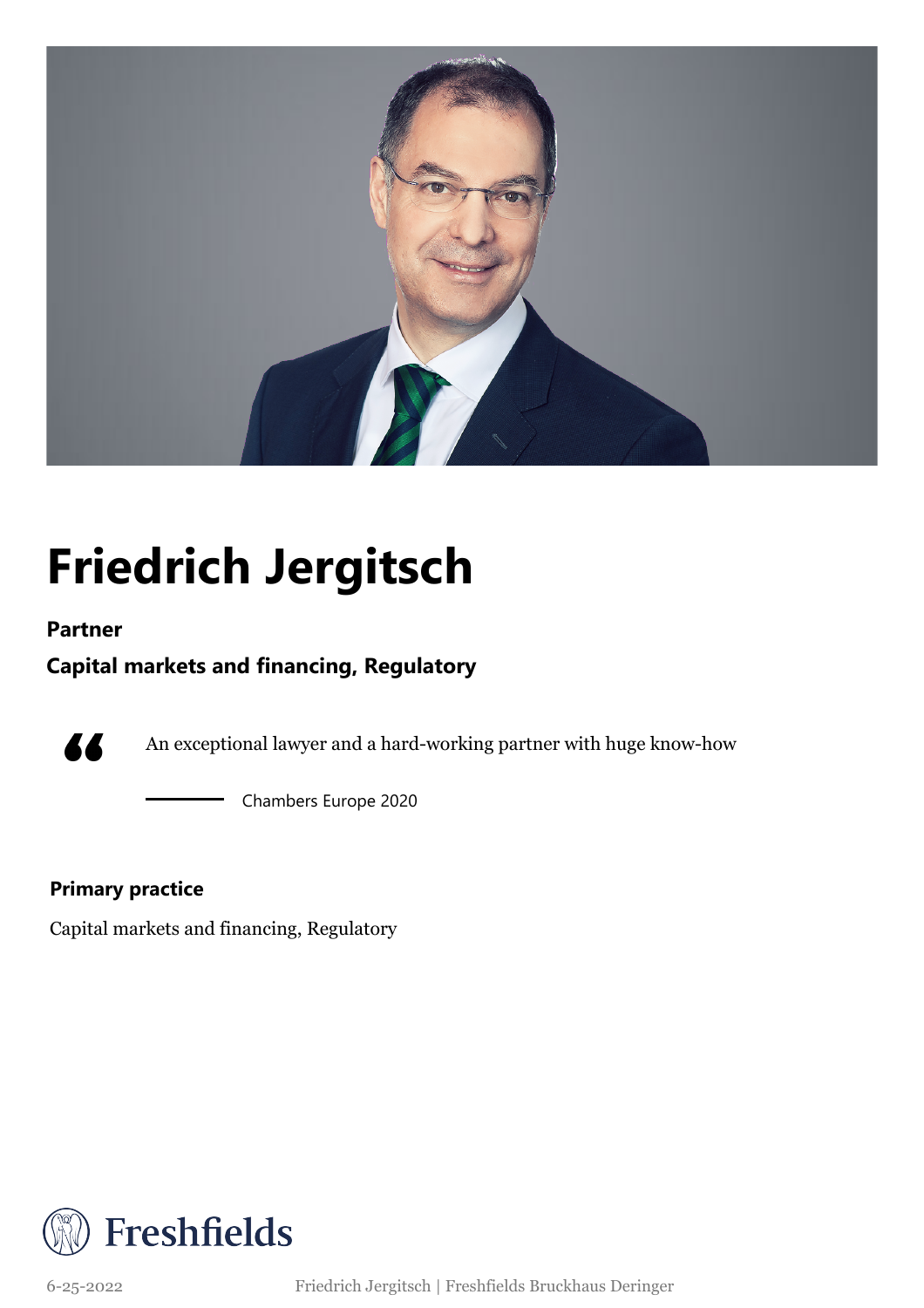# **About Friedrich Jergitsch**

### **Friedrich leads our Vienna finance practice.**

He specialises in banking and finance, spanning a broad array of topics from raising new capital to restructuring and advising on regulatory issues.

Friedrich carries out structured finance and derivative work, and advises banks on legislative changes, as well as advising creditors on insolvency matters.

His mix of skills – banking, structured finance, regulatory law and insolvency law – is unusual and enables Friedrich to resolve cases where questions in these areas come together.

He is part of an international covered bond working group and is a regular speaker at conferences.

He speaks German, English, French and Russian.

### **Recent work**

- Advising a number of Austrian and international creditors in the HETA case.
- Advising on the recapitalisation, restructuring and hiving-off of parts of the core business into a new entity for Kommunalkredit.
- Advising the Austrian banking industry on covered-bond legislation.
- Advising a large Austrian specialised bank on its securitisation programme.

## **Qualifications**

### **Professional qualifications**

• *Rechtsanwalt,* Austria